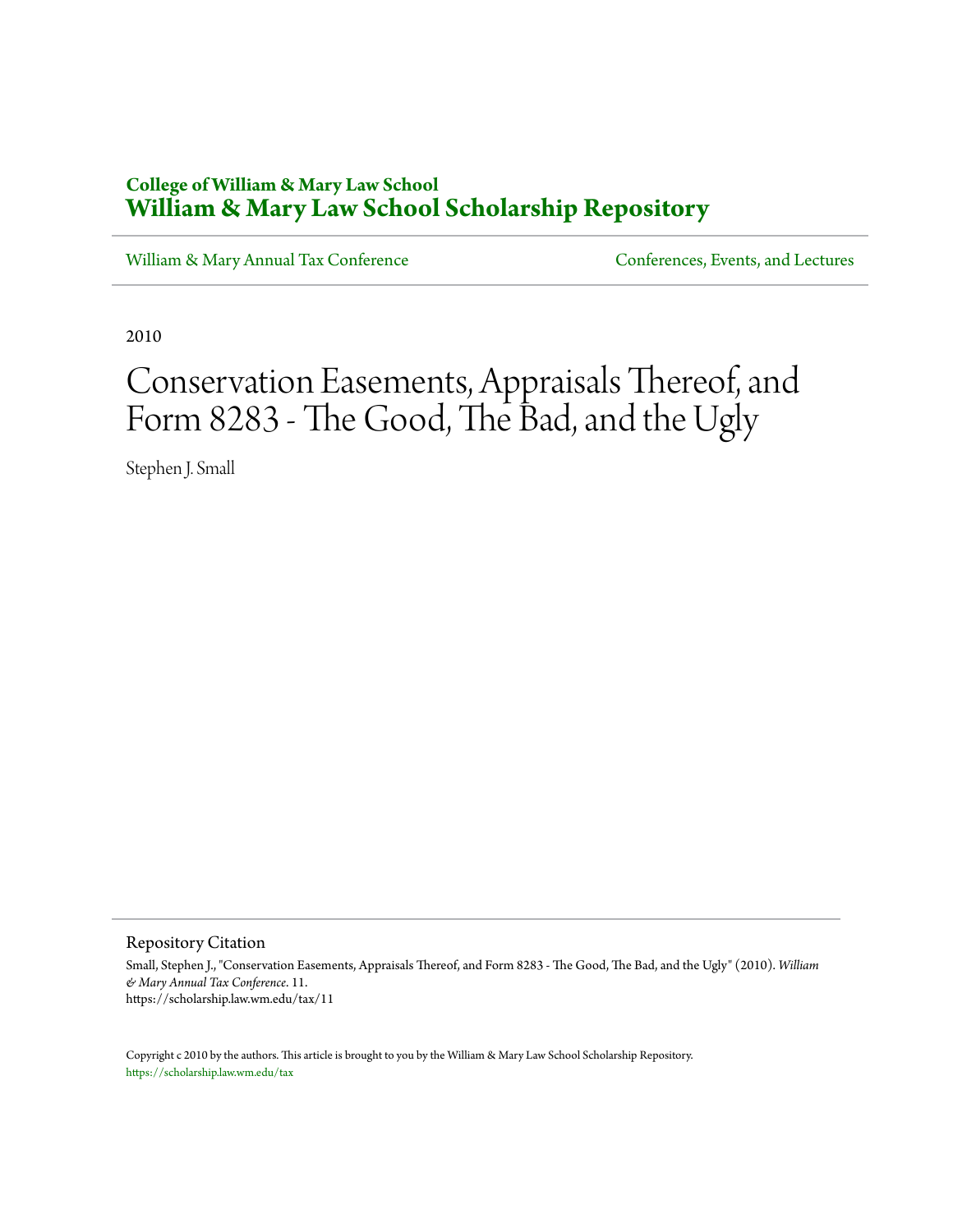# CONSERVATION EASEMENTS, APPRAISALS THEREOF, AND FORM 8283 - - THE GOOD, THE BAD, AND THE UGLY

by

Stephen J. Small Law Office of Stephen J. Small, Esq., P.C. One Gateway Center, Suite 305 . Newton, Massachusetts 02458

> William & Mary 56th Annual Tax Conference Kingsmill Resort Williamsburg, Virginia November 12, 2010

*Copyright 2010by Stephen* J. *Small. Esq .• all rights reserved* 

(

 $\big($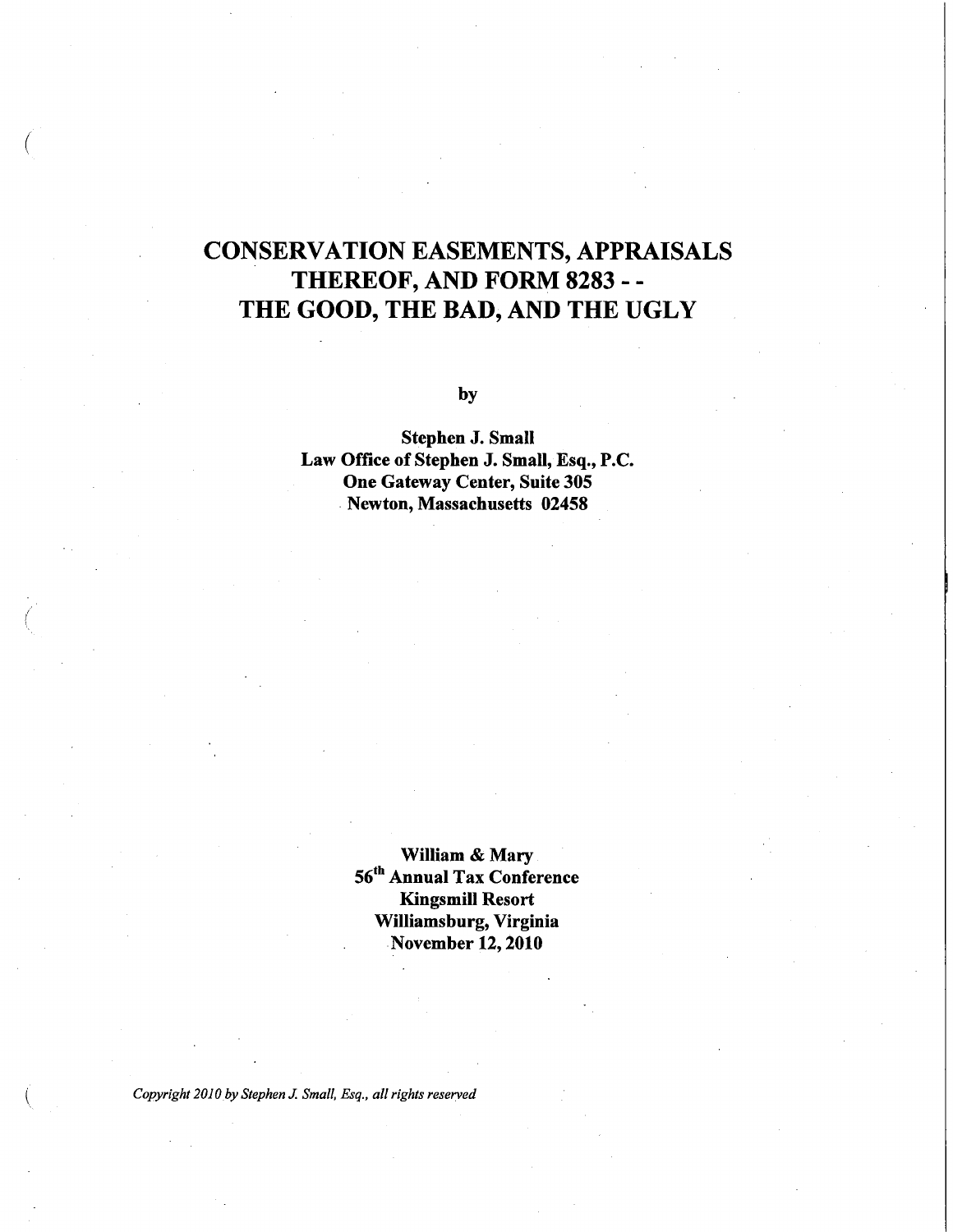# CONSERVATION EASEMENTS, APPRAISALS THEREOF, AND FORM 8283 - - THE GOOD, THE BAD, AND THE UGLY

( '.

 $\big($ 

**B**<sub>v</sub>

Stephen J. Small, Esq.

#### I. Cutting to the Chase: Filing the 1040, and.......

- A. Form 8283 Noncash Charitable Contributions
- B. Supplemental Statement attached thereto
- C. Qualified Appraisal report, whether or not required
- D. Baseline Documentation Report
- E. Gift letter

\*See, generally, Small, The Federal Tax Law of Conservation Easements (Land Trust Alliance, 1986), for annotated commentary on the Income Tax Regulations on easement donations and for a discussion of some of the tax considerations associated with easement donations. See also Preserving Family Lands (Book I), FOURTH edition, Landowner Planning Center, 2009; Preserving Family Lands: Book II – More Planning Strategies for the Future, Landowner Planning Center, 1997; Preserving Family Lands: Book  $III - New Tax Rules$  and Strategies and a Checklist, Landowner Planning Center, 2002. See www.JawofficeofstephensmaII.com for the long version of this outline.  $($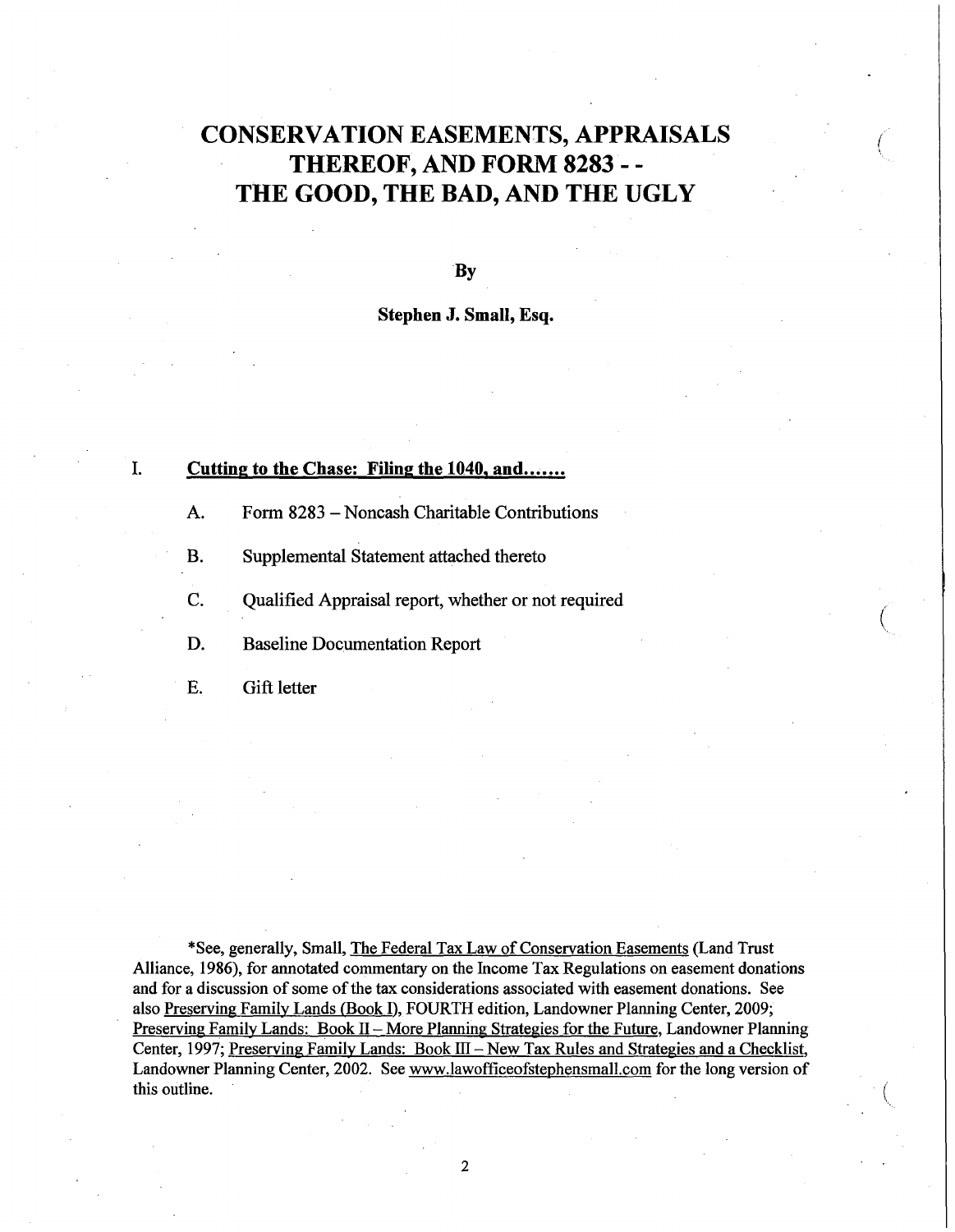# II. **FEDERAL TAX CODE RULES: AN OVERVIEW**

A. Cutting to the chase: perpetuity

 $\big($ 

B. First rule of regulation-writing at IRS: read the statute; read the statute; read the statute

C. So, the statute follows......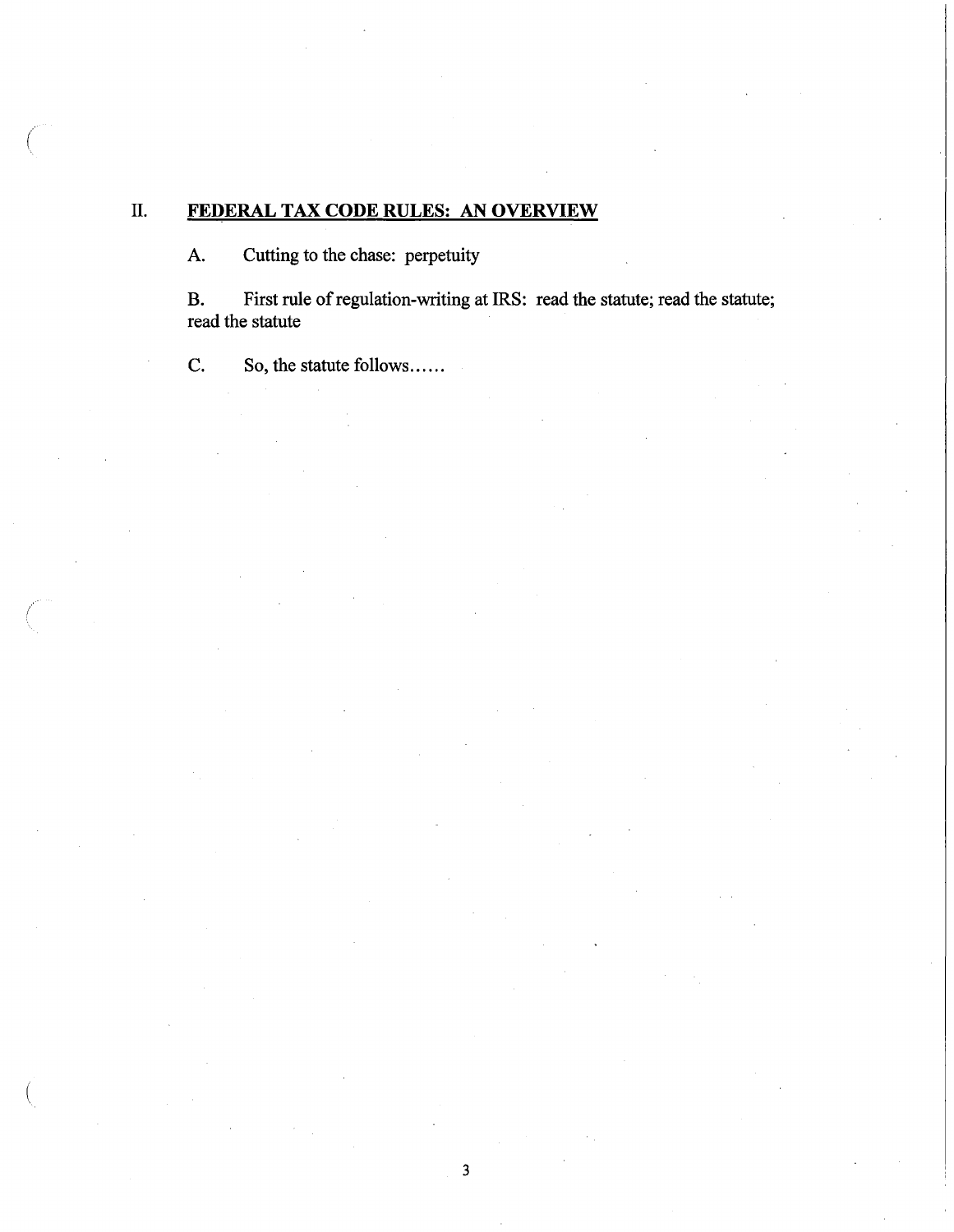# **I.R.C. §170(b) Qualified conservation contribution**

 $\big($ 

 $\big(\begin{smallmatrix} \cdot & \cdot \end{smallmatrix}$ 

# (h) Qualified conservation contribution

## (1) **In general**

For purposes of subsection  $(f)(3)(B)(iii)$ , the term "qualified conservation contribution" means a contribution-

(A) of a qualified real property interest,

- (B) to a qualified organization,
- (C) exclusively for conservation purposes.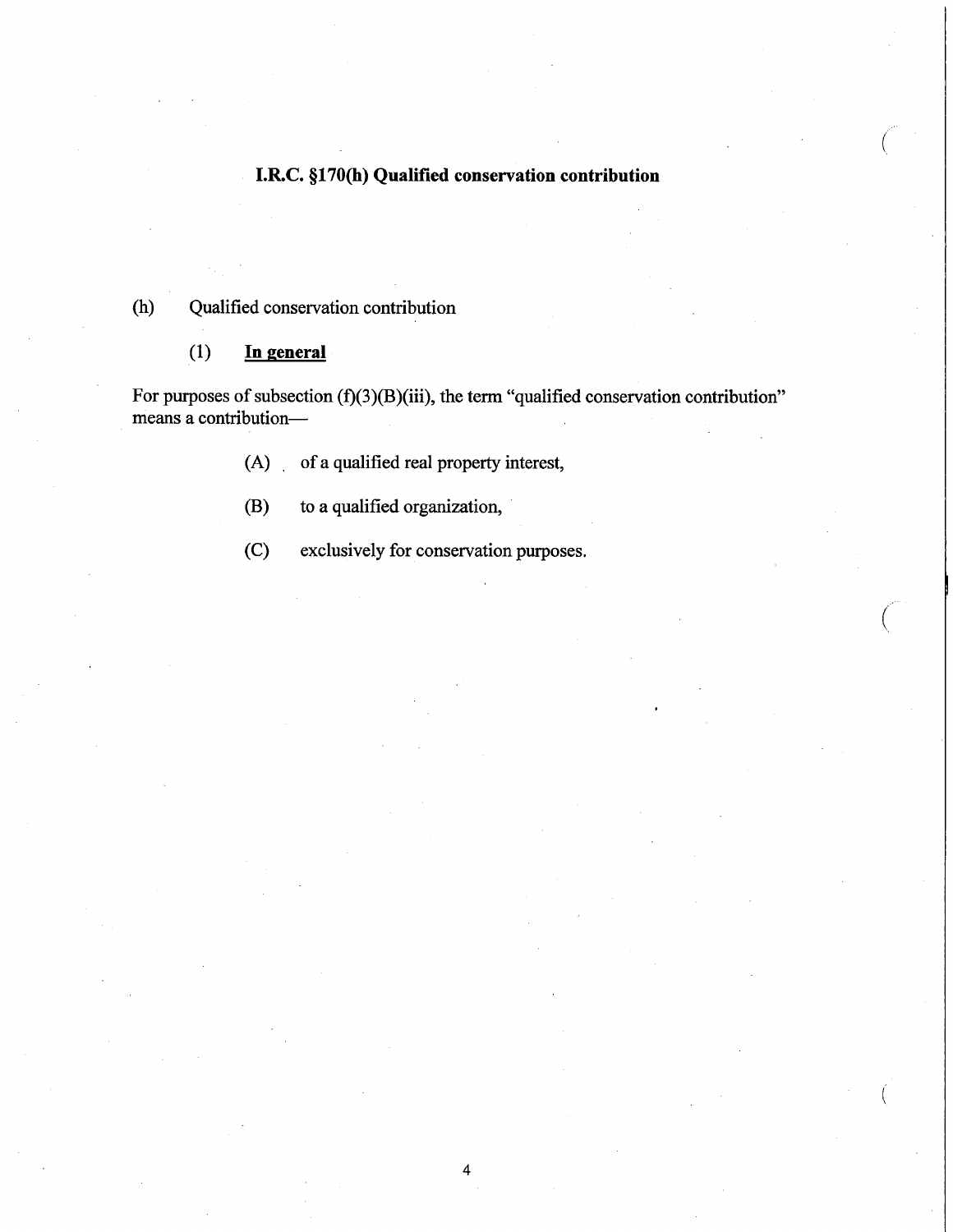# (2) **Qualified real property interest**

(

For purposes of this subsection, the term "qualified real property interest" means any of the following interests in real property:

- (A) the entire interest of the donor other than a qualified mineral interest,
- (B) a remainder interest, and
- (C) a restriction (granted in perpetuity) on the use which may be made of the real property.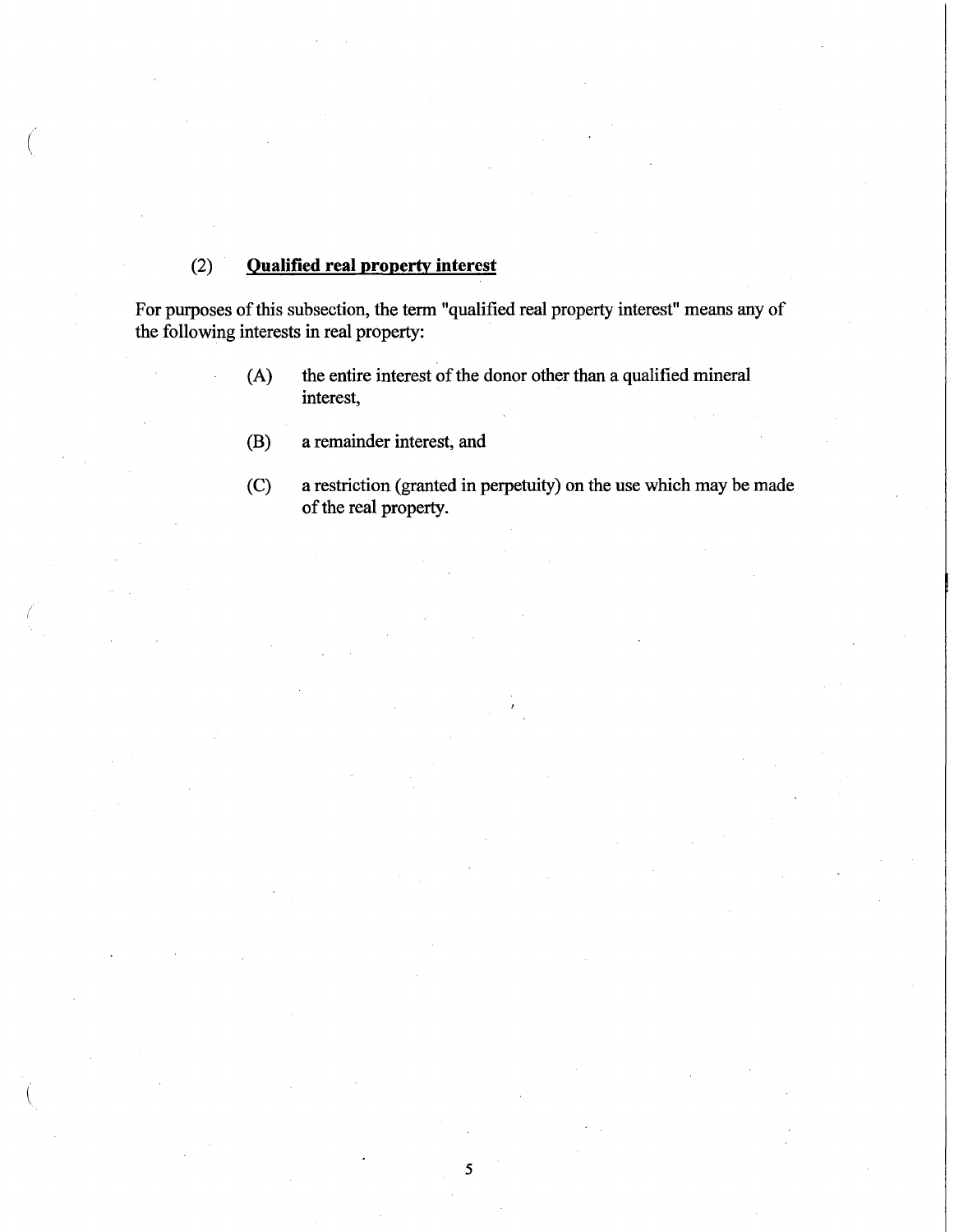# (3) **Qualified organization**

For purposes of paragraph (1), the term "qualified organization" means an organization which-

6

- (A) is described in clause (v) or (vi) of subsection (b)(1)(A), or
- (B) is described in section  $501(c)(3)$  and-
	- (i) meets the requirements of section 509(a)(2), or
	- (ii) meets the requirements of section  $509(a)(3)$  and is controlled by an organization described in subparagraph (A) or in clause (i) of this subparagraph.

(

 $\bigg($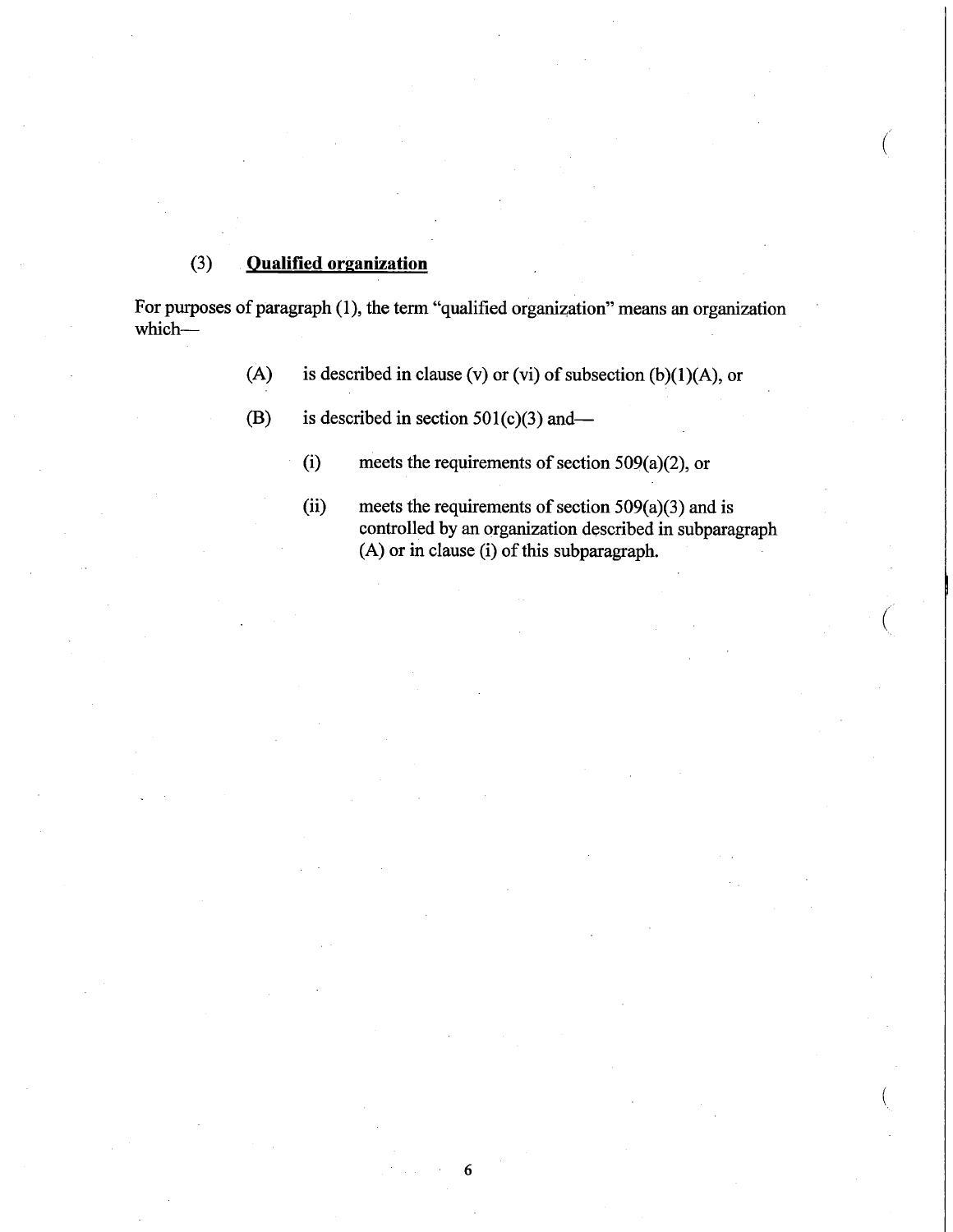## (4) **Conservation purpose defined**

(A) In general

(

For purposes of this subsection, the term "conservation purpose" means---

- (i) the preservation of land areas for outdoor recreation by, or the education of, the general public,
- (ii) the protection of a relatively natural habitat of fish, wildlife, or plants, or similar ecosystem,
- (iii) the preservation of open space (including farmland and forest land) where such preservation is-
	- (1) for the scenic enjoyment of the general public, or
	- (II) pursuant to a clearly delineated Federal, State, or local governmental conservation policy,

and will yield a significant public benefit, or

7

(iv) the preservation of an historically important land area or a certified historic structure.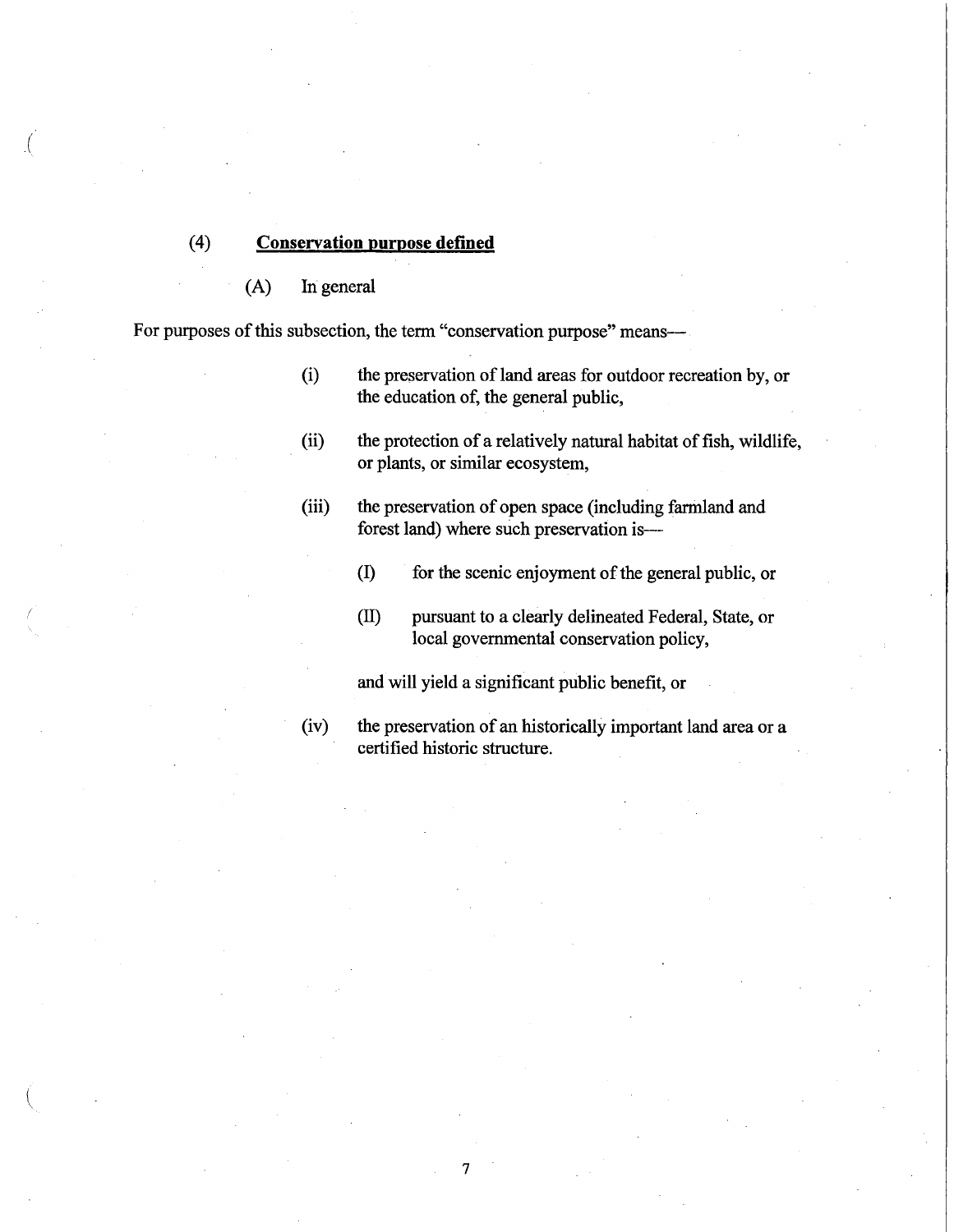[Note: Section 170(h)(4)(B), as set forth below and before amendment by P.L. 109-280, applies to contributions made before July 26,2006:]

(B) Certified historic structure

For purposes of subparagraph (A)(iv), the term "certified historic structure" means any building, structure, or land area which-

- (i) is listed in the National Register, or
- (ii) is located in a registered historic district (as defined in section  $47(c)(3)(B)$ ) and is certified by the Secretary of the Interior to. the Secretary as being of historic significance to the district.

A building, structure, or land area satisfies the preceding sentence if it satisfies such sentence either at the time of the transferor on the due date (including extensions) for filing the transferor's return under this chapter for the taxable year in which the transfer is made.

 $\left(\right)$ 

 $(\bar{\phantom{a}}% )^{2}$ 

[Note: Section 170(h)(4)(B), as set forth below, as added by P.L. 109-280, applies to contributions made after July 25,2006:]

> (B) Special rules with respect to buildings in registered historic districts

In the case of any contribution of a qualified real property interest which is a restriction with respect to the exterior of a building described in subparagraph  $(C)(ii)$ , such contribution shall not be considered to be exclusively for conservation purposes unless-

- $(i)$  such interest—
	- . (I) includes a restriction which preserves the entire exterior of the building (including the front, sides, rear, and height of the building), and
	- (II) prohibits any change in the exterior of the building which is inconsistent with the historical character of such exterior,

(ii) the donor and donee enter into a written agreement certifying, under penalty of perjury, that the donee—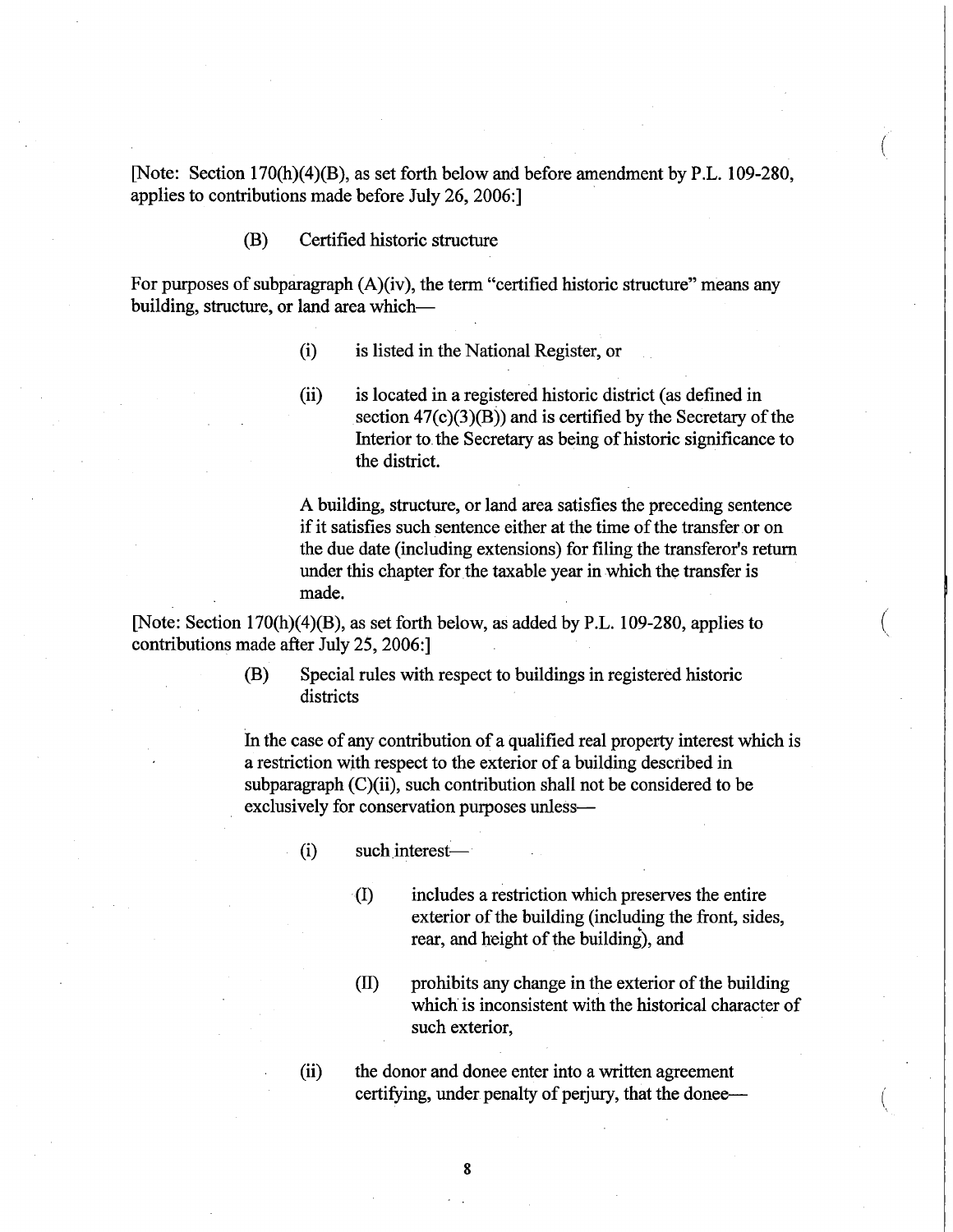- ( (I) is a qualified organization (as defined in paragraph (3)) with a purpose of environmental protection, land conservation, open space preservation, or historic preservation, and
	- (ll) has the resources to manage and enforce the restriction and a commitment to do so, and

(iii) in the case of any contribution made in a taxable year beginning after the date of the enactment of this subparagraph, the taxpayer includes with the taxpayer's return for the taxable year of the contribution-

- (I) a qualified appraisal (within the meaning of subsection  $(f)(11)(E)$  of the qualified property interest,
- (ll) photographs of the entire exterior of the building, and
- (lll) a description of all restrictions on the development of the building.

[Note: Section 170(h)(4)(C), as set forth below, as redesignated and amended by P.L. 109-280, applies to contributions made after August 17,.2006:]

(C) Certified historic structure

For purposes of subparagraph  $(A)(iv)$ , the term "certified historic structure" means-

- (i) any building, structure, or land area which is listed in the National Register, or
- (ii) any building which is located in a registered historic district (as defined in section  $47(c)(3)(B)$ ) and is certified by the Secretary of the Interior to the Secretary as being of historic significance to the district.

A building, structure, or land area satisfies the preceding sentence if it satisfies such sentence either at the time of the transfer or on the due date (including extensions) for filing the transferor's return under this chapter for the taxable year in which the transfer is made.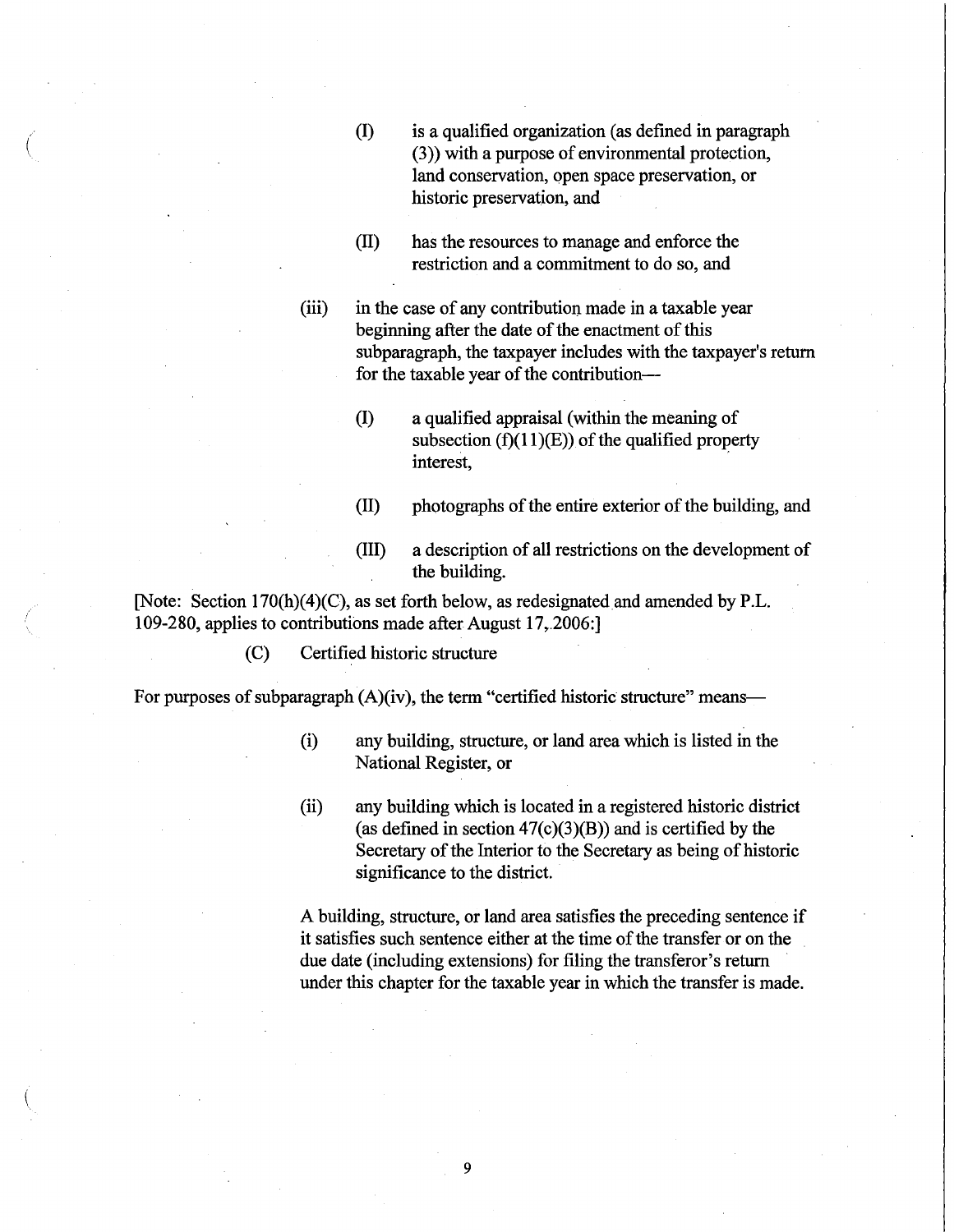#### (5) **Exclusively for conservation purposes**

For purposes of this subsection-

(A) Conservation purpose must be protected

A contribution shall not be treated as exclusively for conservation purposes unless the conservation purpose is protected in perpetuity.

(B) No surface mining permitted

(i) In general

Except as provided in clause (ii), in the case of a contribution of any interest where there is a retention of a qualified mineral interest, subparagraph (A) shall not be treated as met if at any time there may be extraction or removal of minerals by any surface mining method.

 $\big($ 

 $\left(\right)$ 

(ii) Special rule

With respect to any contribution of property in which the ownership of the surface estate and mineral interests were separated, subparagraph (A) shall be treated as met if the probability of surface mining occurring on such property is so remote as to be negligible.

#### (6) **Qualified mineral interest**

..

For purposes of this subsection, the term "qualified mineral interest" means-

(A) subsurface oil, gas, or other minerals, and

(B) the right to access to such minerals.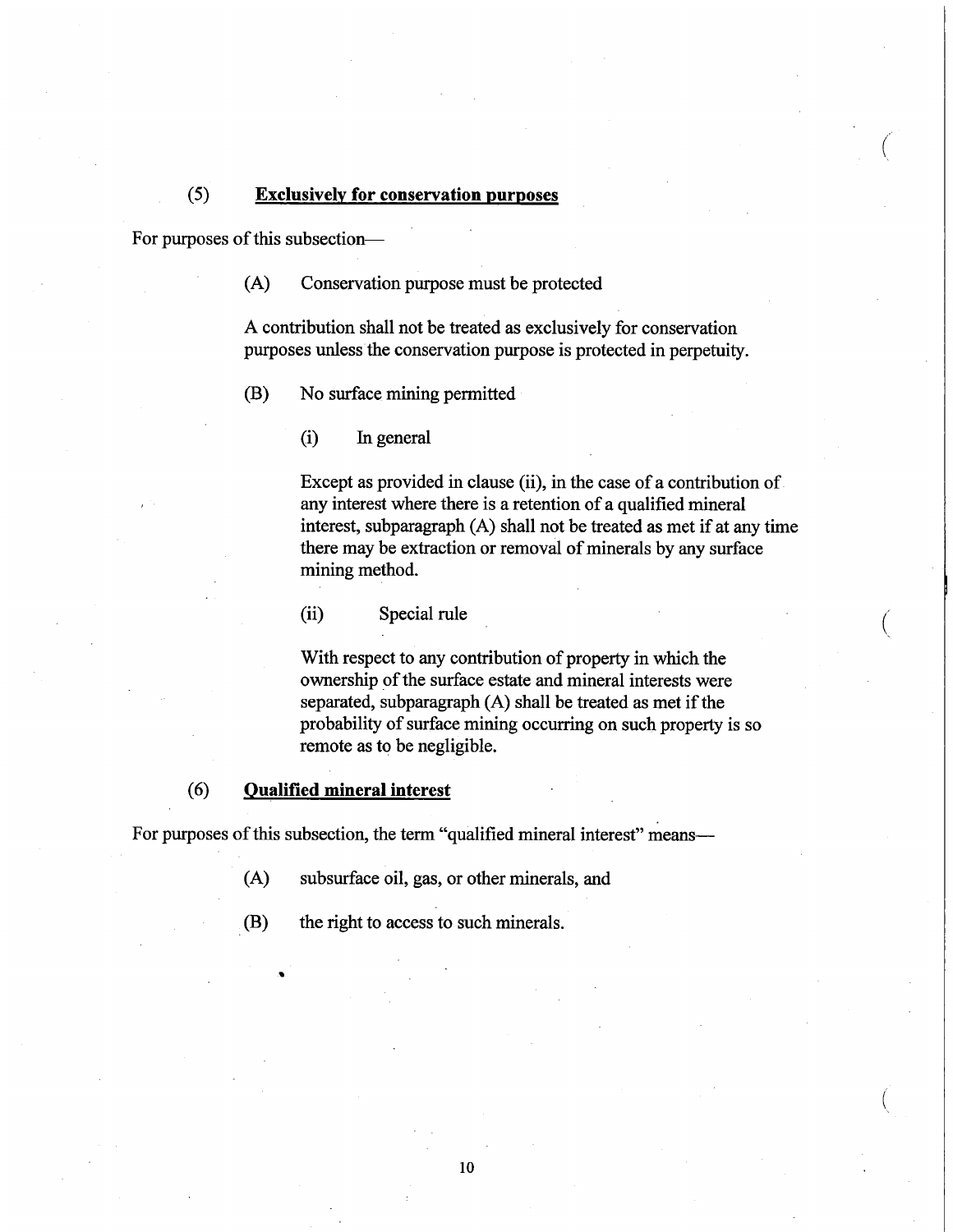#### $($  III. **VALUATION OF AN EASEMENT**

(

(

- A. § 170 rule for "fair market value"
	- I. Willing buyer/willing seller
	- 2. What fmv is and is not
		- a. "Other" types of values
		- b. Unrealistic marketplace or no marketplace
		- c. . Easy if a regular market
		- d. See Wortmann v. Commissioner, T.C. Memo 2005-227; Whitehouse v. Commissioner, 131 T.C. No. 10, vacated and remanded on appeal, August 10, 2010,  $5<sup>th</sup>$  Circuit, No. 09-60085.
- B. § 170(h) does not tell you how to value an easement; the regulations do and the cases do; see the attached "Appraisal Rules and Questions"
- C. For an easement, four rules; **most appraisers do not get this right** 
	- I. **Rule** 1: if a substantial record of comparable marketplace sales of easements exists, value is based on such comparable sales. Reg. §1.170A-14(h)(3).
	- 2. **Rule** 2: generally (but not always) "before and after," that is, fair market value of the property before the easement (highest and best use) minus fair market value after the easement. Discussion.
	- 3. **Rule** 3: if the easement covers a portion of the contiguous property owned by the donor and the donor's family, the value of the easement is equal to the value of the entire contiguous portion before the easement minus the value of the entire contiguous portion after the easement. Reg. §170A-14(h)(3). This is not the same as the "enhancement" rule. Discussion.
	- 4. **Rule** 4: must consider "enhancement" of any (any) property owned by taxpayer, taxpayer's family, or "related" parties (with expansive definition of related parties under Reg. § 1.170A- $14(h)(3)$ ).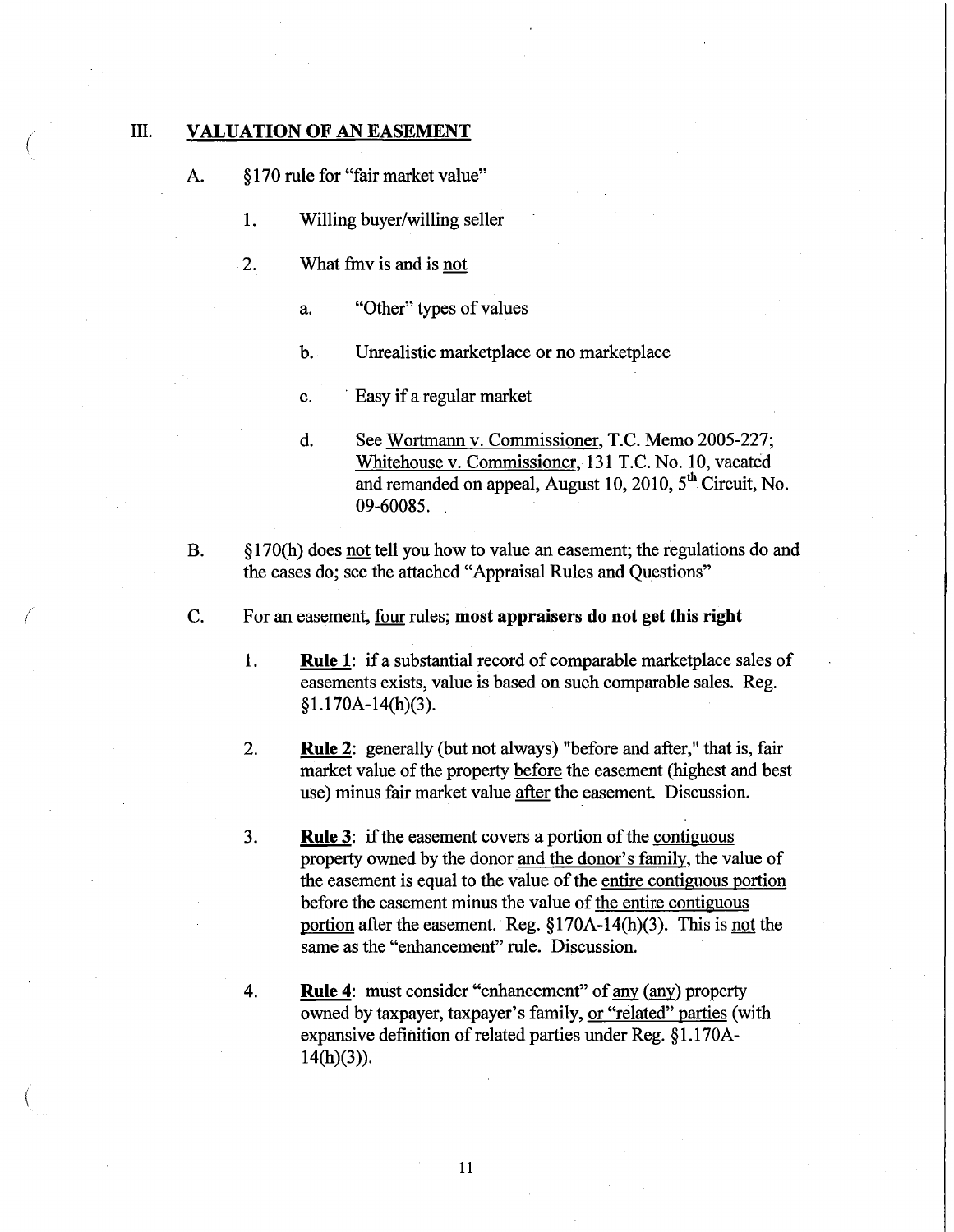### IV. **THE CHANGING LANDSCAPE**

A. Enormous growth in land trust business for years, but still a "sleepy" field

 $\left(\right)$ 

 $\left(\right)$ 

- B. Sharks started to circle by mid-late 1990s: promoters, bad appraisals, greedy deals
- C. Land trusts were not keeping up with the demand for accurate information
- D. 2003-2004: Washington Post series, Exchange articles, Ethics Plenary at Rally (see www.lawofficeofstephensmall.com. Articles, *10/30/2003* Ethics Plenary address), interest by the Senate Finance Committee, interest by IRS, Notice 2004-41, etc.
- E. Where we are today: Congress
- F. Where we are today: IRS' current areas of concern
	- 1. Audits: new decisions, more coming
	- 2. Required endowment "contributions"
	- 3. "Conservation buyer" transactions
	- 4. Amending easements
	- 5. Form 990 and instructions
	- 6. Form 8283 and instructions
	- 7. Turner v. Commissioner, T.C. No. 5165~04, 126 T.C. 299!! Read this decision.
	- 8. See Glass v. Commissioner, 124 T.C. 258; affirmed, December 21, 2006,  $6<sup>th</sup>$  Circuit, No. 06-1398. Read this decision.
	- 9. See Kiva Dunes Conservation, LLC, v. Commissioner, T.C. Memo 2009-145 (June 22,2009); Hughes v. Commissioner, T.C. Memo 2009-94 (May 6, 2009); Scheidelman v. Commissioner, T.C. Memo 201O~151 (July 14,2010); Lord v. Commissioner, T.C. Memo 2010-196 (Sept. 8,2010).
	- 10. Proceeds clause; see Kaufinan v.Commissioner, 134 T.C. No.9 (April 26, 2010).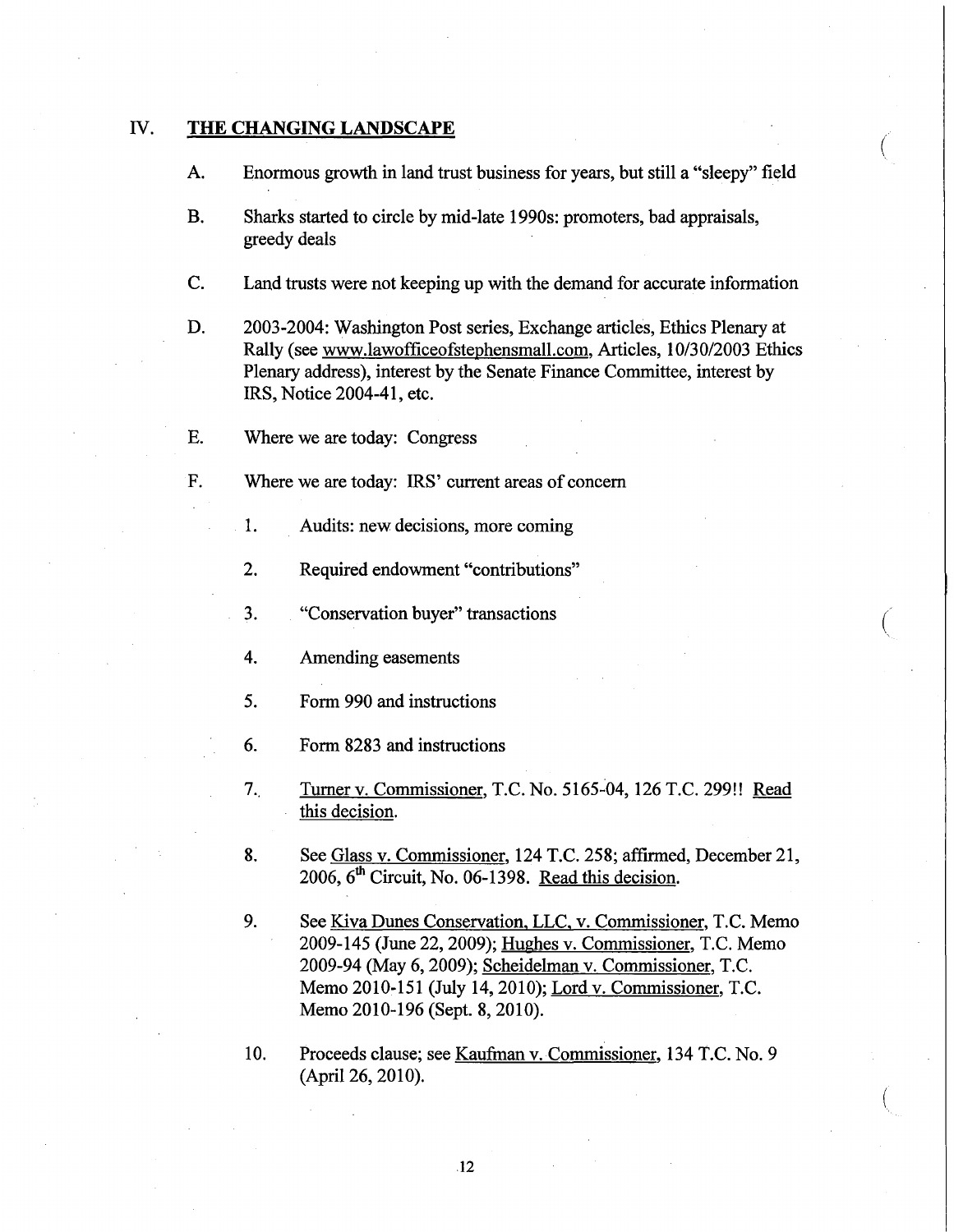#### $\begin{pmatrix} 0 & 0 \\ 0 & 0 \end{pmatrix}$  v. TAX BENEFITS FROM EASEMENT DONATIONS

- A. Estate tax benefits: lower the value of the property; avoid the forced sale of the property to pay estate taxes.
	- 1. Run the numbers!! Don't assume anything!! See Chapter 7 of early editions of Preserving Family Lands: Book I, "Cash Sale Compared to Good Planning." See §2031(c).
	- 2. Potentially less of an issue as estate tax rules change, but keep in mind that real estate values change, too.
- B. Income tax deduction

(

- 1. Pre-2006 and post-2009 law (NOW!!) for easement donations and for other donations: gift of property generally deductible up to 30% of adjusted gross income ("AGI"). Five-year carryforward. (A gift of cash is deductible up to 50% of AGI.)
- 2. Example: John and Mary have adjusted gross income of \$100,000. They give land with a value of \$100,000 to charity. They can deduct \$30,000 of the gift (30% times \$100,000) in the first year, with a five-year carryforward of the \$70,000 that's left. Any undeducted "value" remaining after six years disappears into thin air.
- 3. 2006-2009 law for "qualified conservation contributions," now expired!!

a. Deduction up to 50% of AGI, with 15-year carryforward, for individuals

- b. Deduction up to 100% of AGI, with 15-year carryforward, for "qualified farmers or ranchers"
- c. "Qualified farmer or rancher": "gross income" from farming must be greater than 50% of total "gross income" for the taxable year
- d. Expired  $12/31/2009$ !!!
- e. See new Preserving Family Lands: Book I
- f. Likelihood of extension??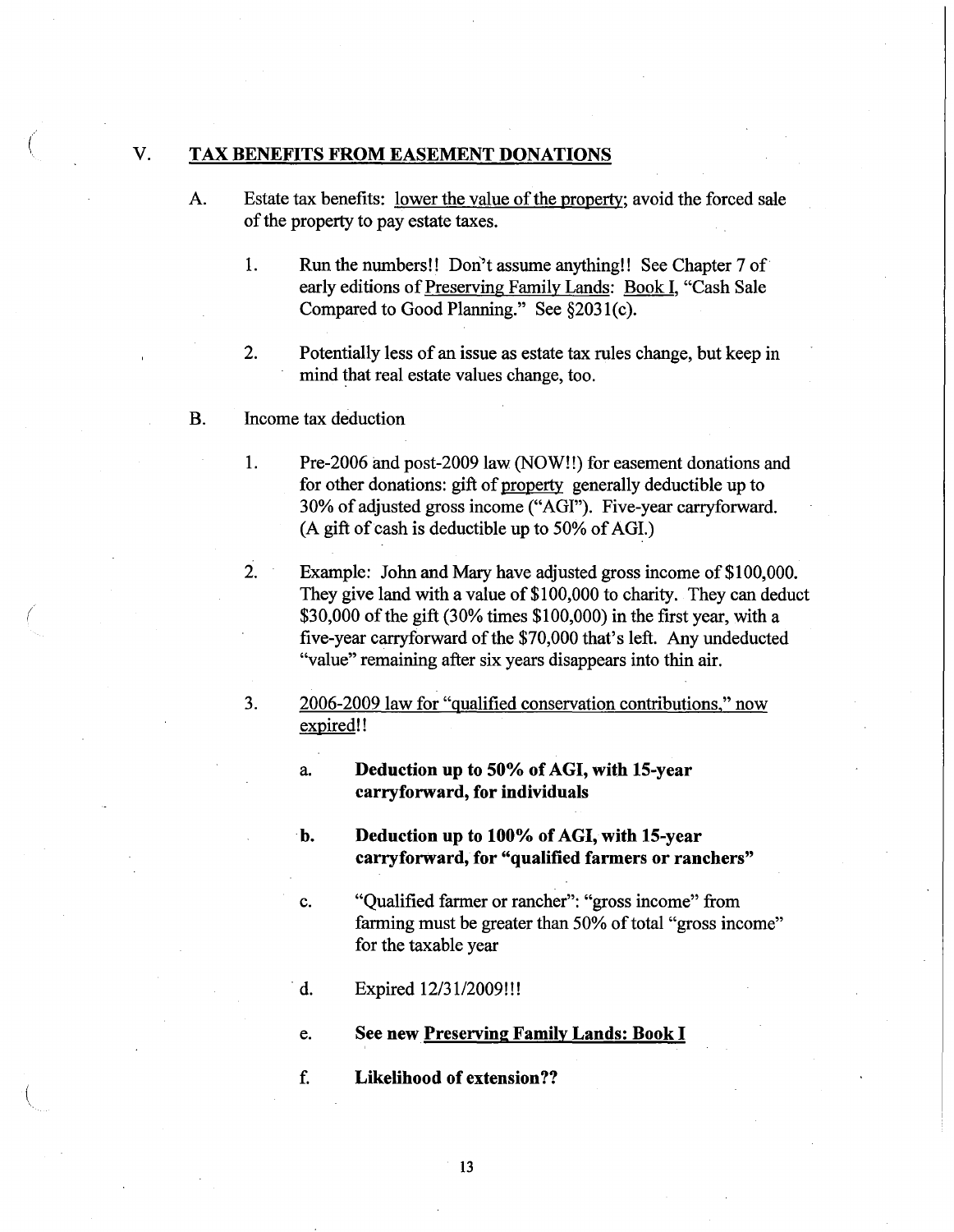- 4. May be state income tax credit; state income tax credits raise<br>complex tax questions. See Davenport and Hocker, "Federal Tax Treatment of State Tax Incentives for Real Estate Donations," Tax Notes, December 4,2006, pp. 919-924.
- 5. Allocation of basis to easement, with resulting lower basis in retained interest. Reg. §1.170A-14(h)(3)(iii) and Examples (10), (11), and (12) of Reg. §l.170A-14(h)(4).
	- a. Aunt Sally's farm has a basis of \$400,000 and a value of \$1,000,000; easement lowers value to \$600,000
	- b. Easement is "worth" 40% of the value of the farm; 40% of the basis, or \$160,000, is "assigned" to the easement. Almost always not important.

c. Farm basis drops to \$240,000; mayor may not be important.

6. Holding period issues; see  $\S$ [3]  $70(e)(1)(A)$  and 1222(3) and (4): if you don't own the asset for more than one year, when you contribute it to charity your deduction is limited to basis. This issue comes up frequently in "conservation buyer" cases.

7. See discussion of "developer" easements, below. (

- 8. Run the numbers!!
- c. Lower property tax
	- l. Up to local assessors (or state statute), not federal tax law
	- 2. State and local considerations; state statutory issues.
	- 3. Watch out for "revenue base" mentality.
	- 4. Special use assessment considerations and misconceptions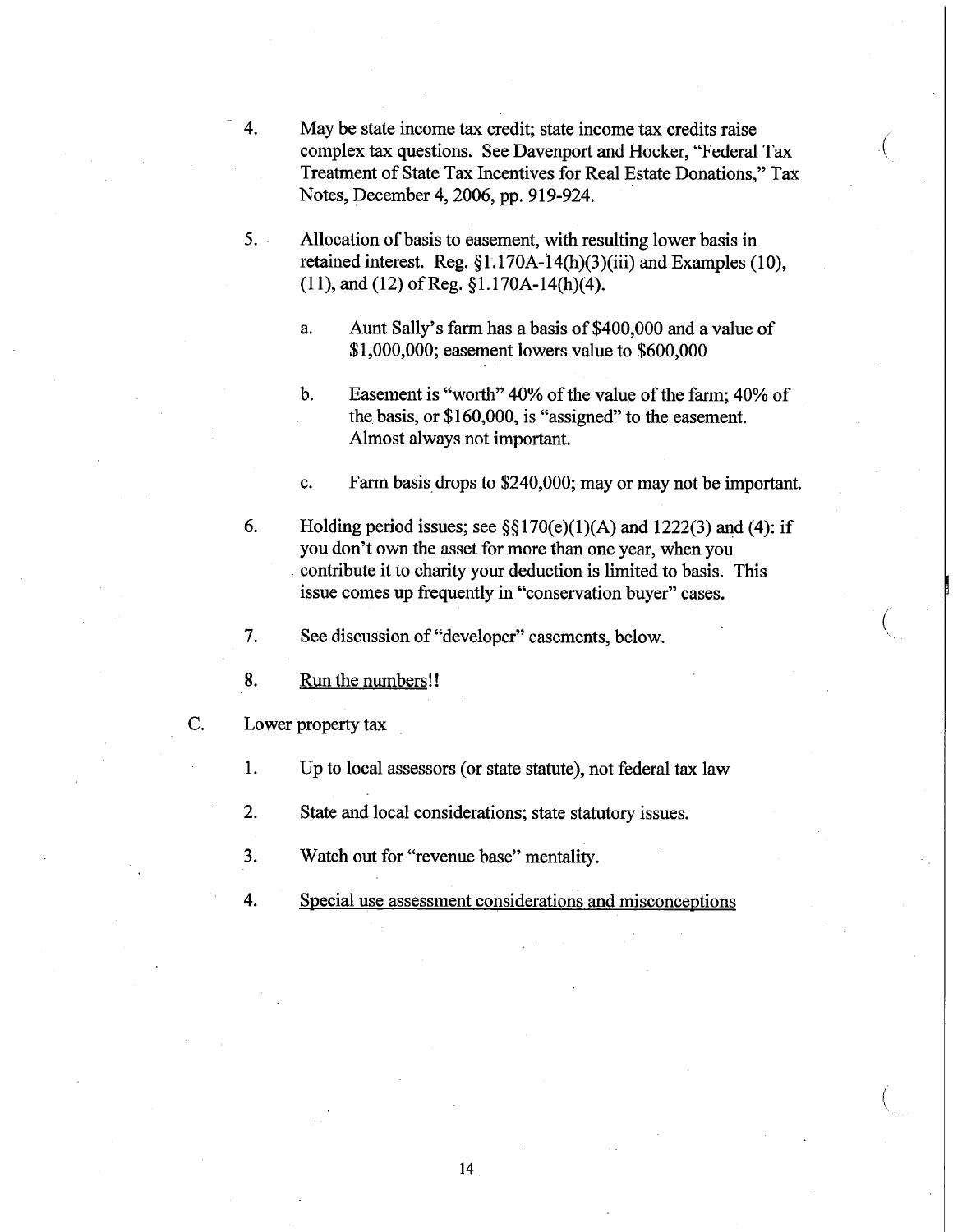- D. Pay attention to who the donor is
	- 1. Corporation, LLC, etc.; **authority to make donation?**
	- 2. S corporation; old rules, newer rules; current rules
	- 3. Trust?
		- a. Whole other seminar
		- b. See Rev. Rul. 2003-123, 2003-2 C.B..1200, on §642(c) and other matters.
		- c. See Goldsby v. Commissioner, T.C. Memo 2006-274; No. 8232-05.
- E. Relevant federal estate and gift tax rules
	- 1. Extraordinarily difficult situation for planners, let alone clients
		- a. Since January 1,2010, there has been NO ESTATE TAX... for about seven more weeks.
		- b. If Congress takes no further action, on January 1,2011, the estate tax comes back and the "exclusion" goes back to \$1 ,OOO,OOO!! Ridiculous? Impossible? True!!!
		- c. If the exclusion goes to  $$1,000,000$ , the estate tax will be a significant issue for landowners all across the country.
	- 2. See §2031(c); two benefits
		- a. Exclusion
			- 1. \$2,000,000 (the farm) - 1,000,000 (the easement) 1,000,000 ("after" value) - 400.000 (the 40% exclusion) \$ 600,000 (subject to tax)
			- ii. Exclusion is capped at  $$500,000$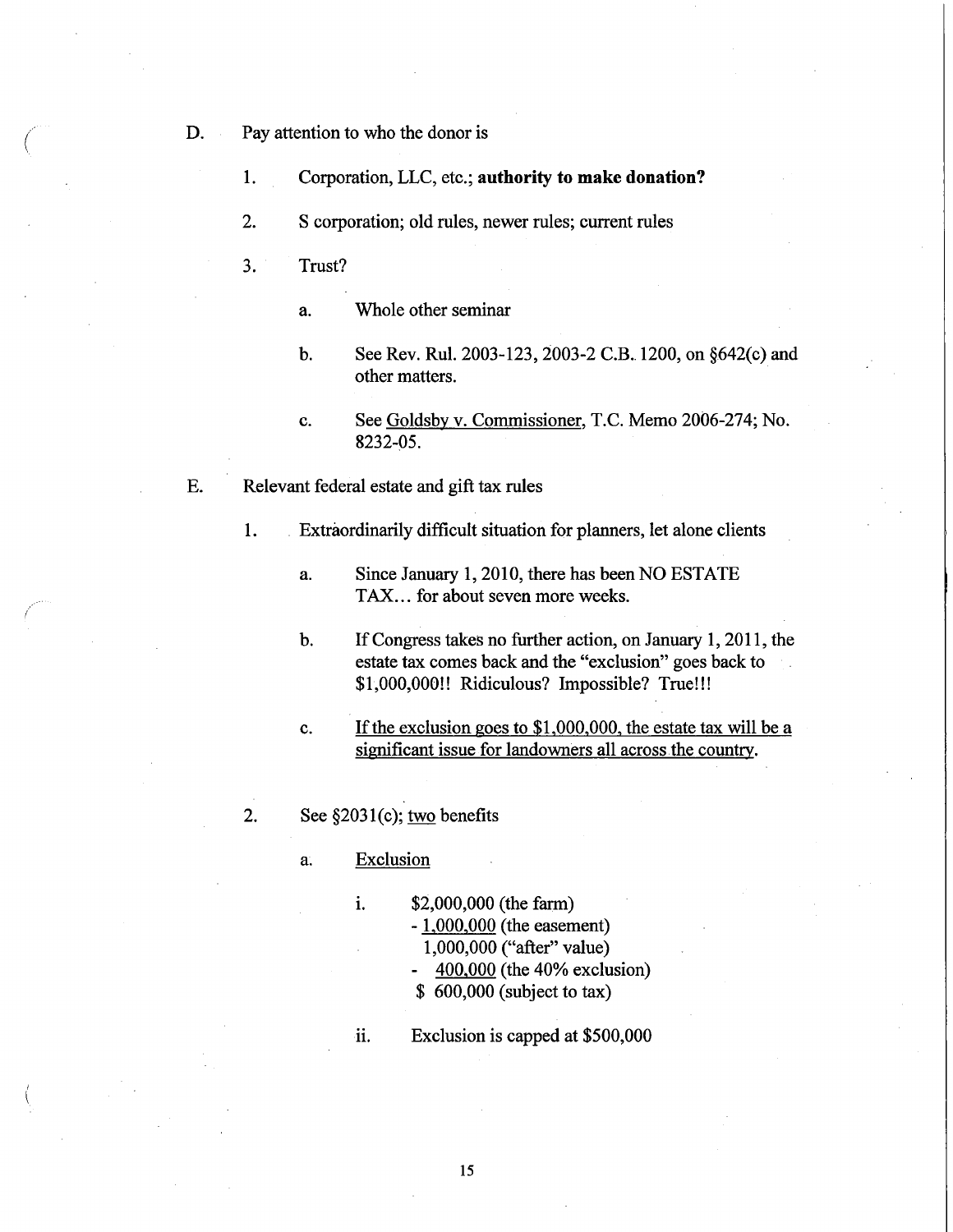#### b. **Post-mortem easements (NOT post-mortem fee gifts)**

 $\big($ 

 $\bigg($ '.

i. Situation 1 (see above)

ii. Situation 2 (see above)

- iii. Situation 3 (see above); Letter Ruling 200418005
- F. Market-value sales and bargain sales
- G. Partial interest rules; at least three important things to remember:
	- 1. The partial interest rules
	- 2. Treas. Reg. section  $1.170A-7(a)(2)(ii)$  provides that a deduction is allowed without regard to the partial interest rules for a contribution of a partial interest in property if such contribution constitutes "part of a charitable contribution not in trust in which all interests of the taxpayer in the property are given to a charitable organization described in section  $170(c)$ " (emphasis added).
	- 3. Rev. Rul. 75-66, 1975-1 c.B. 85, ruling that, in the instant case, the retained right during the taxpayer's lifetime to train his personal hunting dog on the entire tract, in accordance with the regulations of the Department of the Interior on such use, is not substantial enough to affect the deductibility of the property contributed.

H. Tax-free swaps of real estate and interests in real estate (§1031)

1. Must be exchange of "property held for productive use in a trade or business or for investment" for "property of a like kind which is to be held either for productive use in a trade or business or for investment."

2. . Much litigation, many rulings. Follow the rules carefully!! See Letter Ruling 9431025; Letter Ruling 9829025 (taxpayer's death before completion of deferred exchange ignored). But see Letter Ruling 20004017 (definition of U.S. is "enlarged" to include the U.S. Virgin Islands); Letter Ruling 200118023 (acquisition of the sole interest in a limited liability company, which owns real property, will be treated as acquisition of like-kind replacement property).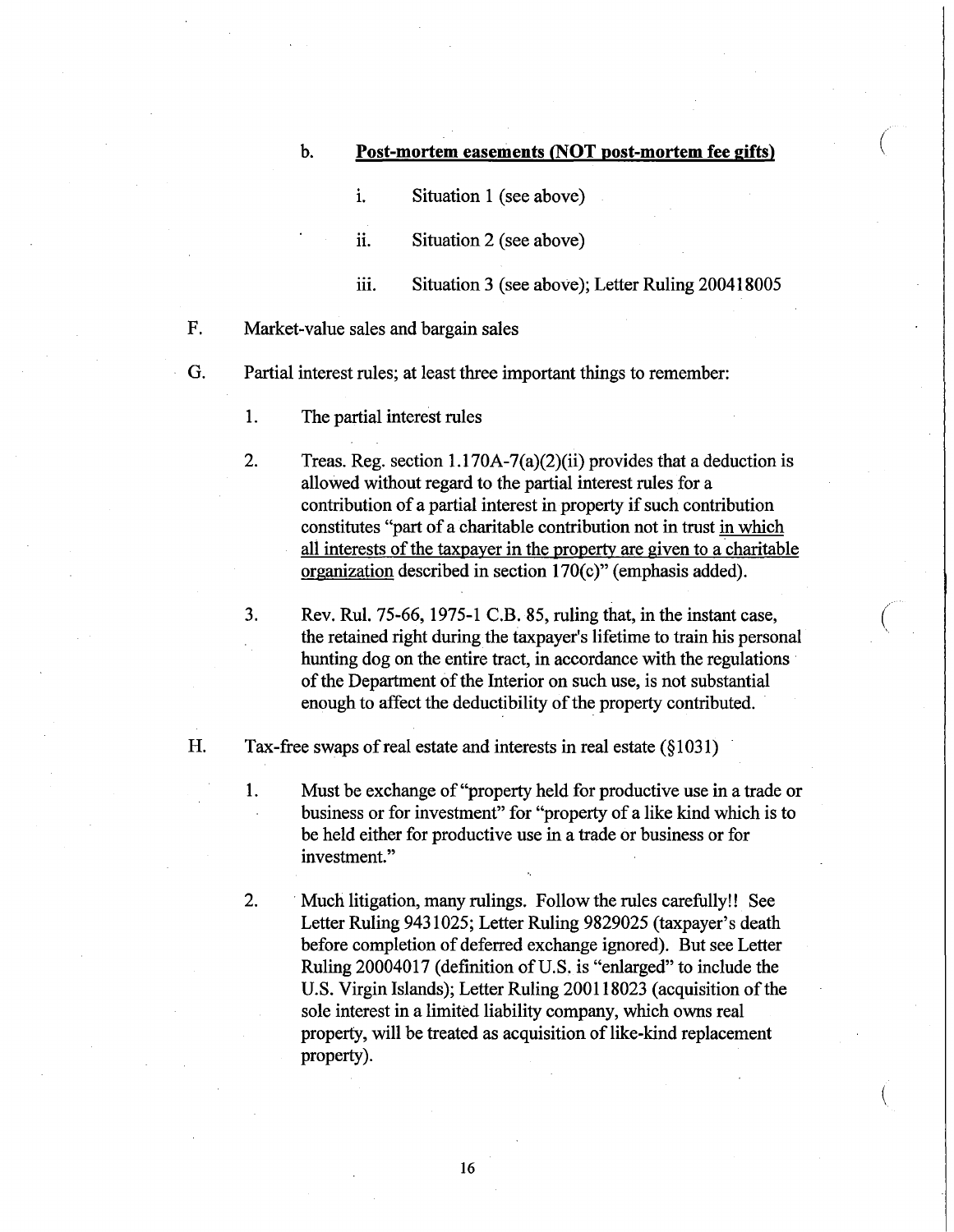- 3. See especially Letter Rulings 8334026, 9215049, and 9232030, treating as a tax-free like-kind exchange the swap of a conservation easement for farmland. The state law characterization of an easement (for example, property interest or contract right) will potentially be important for § 1031 purposes. See also Letter Rulings 9601046, 9621012, and 200203033, with similar holdings on the like-kind issue. But see Rev. Rul. 72-601, 1972-2 C.B. 467 (life estate not like kind with remainder interest).
- 4. See Letter Ruling 9612009, holding that ecological impact "mitigation credits" qualify as like-kind property; Letter Ruling 200532008, holding as "like-kind" FCC spectrum rights licenses.
- 5. Watch for post-exchange holding period requirements; see Click v. Commissioner, 78 T.C. 225 (1982). .
- 1. Practice tips

(

(

(

1. Run the title early ("I really mean it")

a. Mortgage rule

b. Mineral interest rule

- c. Other issues
- 2. Run the numbers

3. See Preserving Family Lands: Book ill

17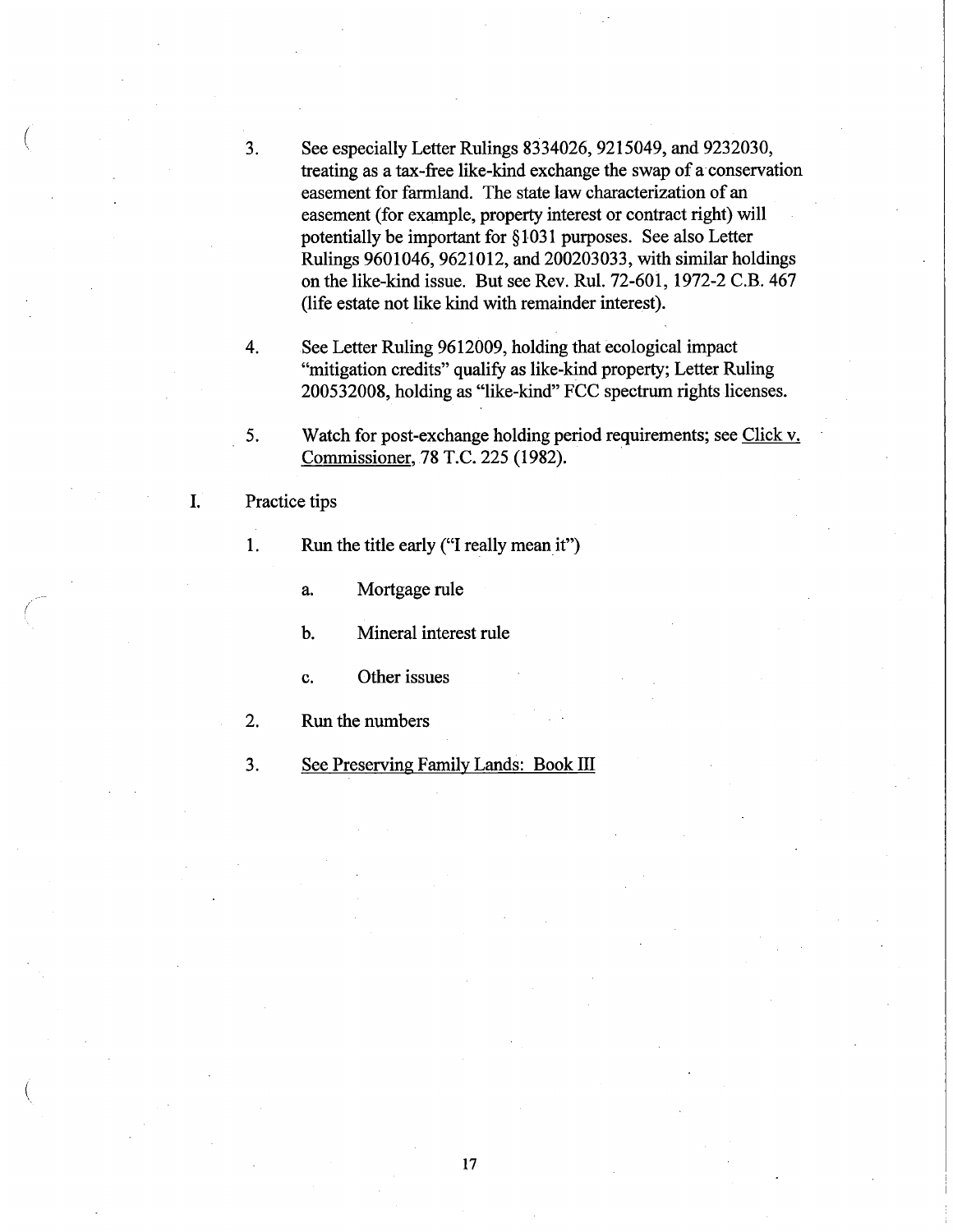### VI. **OIL** AND GAS AND MINERAL ISSUES

- A. Statute and regulations
	- 1. What is the deduction about?
	- 2. Minerals: NO surface mineral extraction permitted
	- 3. Oil and gas: LIMITED oil and gas exploration and extraction is permitted, subject to certain conditions. See Treas. Reg. Section  $1.170A-14(g)(4)$ .

(

- B. Who owns the resource, landowner or a third party?
- c. Landowner owns the resource; landowner wants a deduction
	- 1. Minerals: NO surface mineral extraction permitted
	- 2. Oil and gas: LIMITED oil and gas exploration and extraction is permitted, subject to certain conditions.
	- 3. How limited? Useful analogy: limited residential development (discuss)
	- 4. See Section 170(h)(5) and regulations on inconsistent use: you cannot protect conservation values on one hand and at the same time allow an activity that can destroy those conservation values
	- 5. Bottom line: must agree to limitations on exploration and extraction, designed to protect conservation values
- D. Third party owns the resource; landowner wants a deduction
	- 1. Minerals: NO surface mineral extraction permitted, so need to satisfy "so remote as to be negligible" test
		- a. Geologist's report
		- b. Likelihood of favorable report?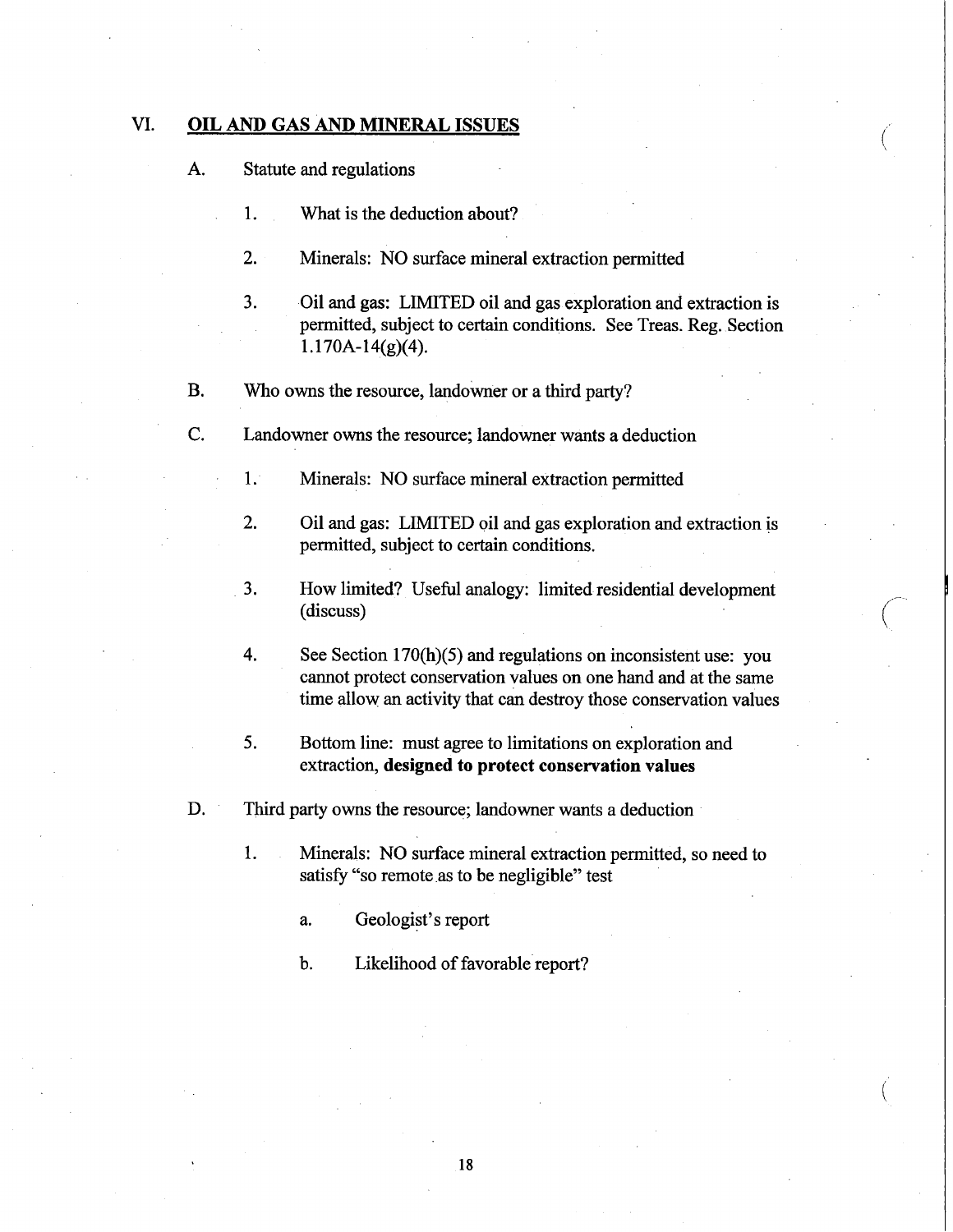- 2. Oil and gas: third party must be subject to, or must agree to, same kind of limitations that landowner would have to agree to (if landowner owned the resource)
	- a. May be difficult (or not) under existing leases or Surface Use **Agreements**
	- b. May be negotiable (or not) under new leases or SUAs

E. Compatibility of oil and gas operations with protection of conservation values

1. Existing operations

2. Future operations

F. Impact on valuation

#### VII. **"DEVELOPER" EASEMENTS**

A. See Stephen J. Small, "Proper – and Improper – Deductions for Conservation Easement Donations, Including Developer Donations," Tax Notes, October 11,2004, pp. 217-224. **Five problems** for a developer.

B. **First:** "conservation purposes" test under §170(h).

- C. **Second:** Harry Investor proposes donating to the town a conservation easement if the town approves his application for a new subdivision. Quid pro quo trap: Harry's "deal" is not a gift, and no deduction is allowable. This not just "conservation" law, it is part of the underlying law of charitable contributions. See Ottawa Silica Company, Ct. Cl. No. 27-278,49 AFTR 2d 1160 (1982); Jordan Perlmutter, 45 T.C. 311 (1965); and Reg.  $\S1.170A-14(h)(3)(i)$ . For a rather confusing discussion of a quid pro quo situation, see Letter Ruling 9239002. For another approach to this issue, read Perlmutter carefully and see Letter Ruling 9352006.
- D. **Third:** appraisal rules, notably "Rule 3"
- E. **Fourth:** basis allocation rules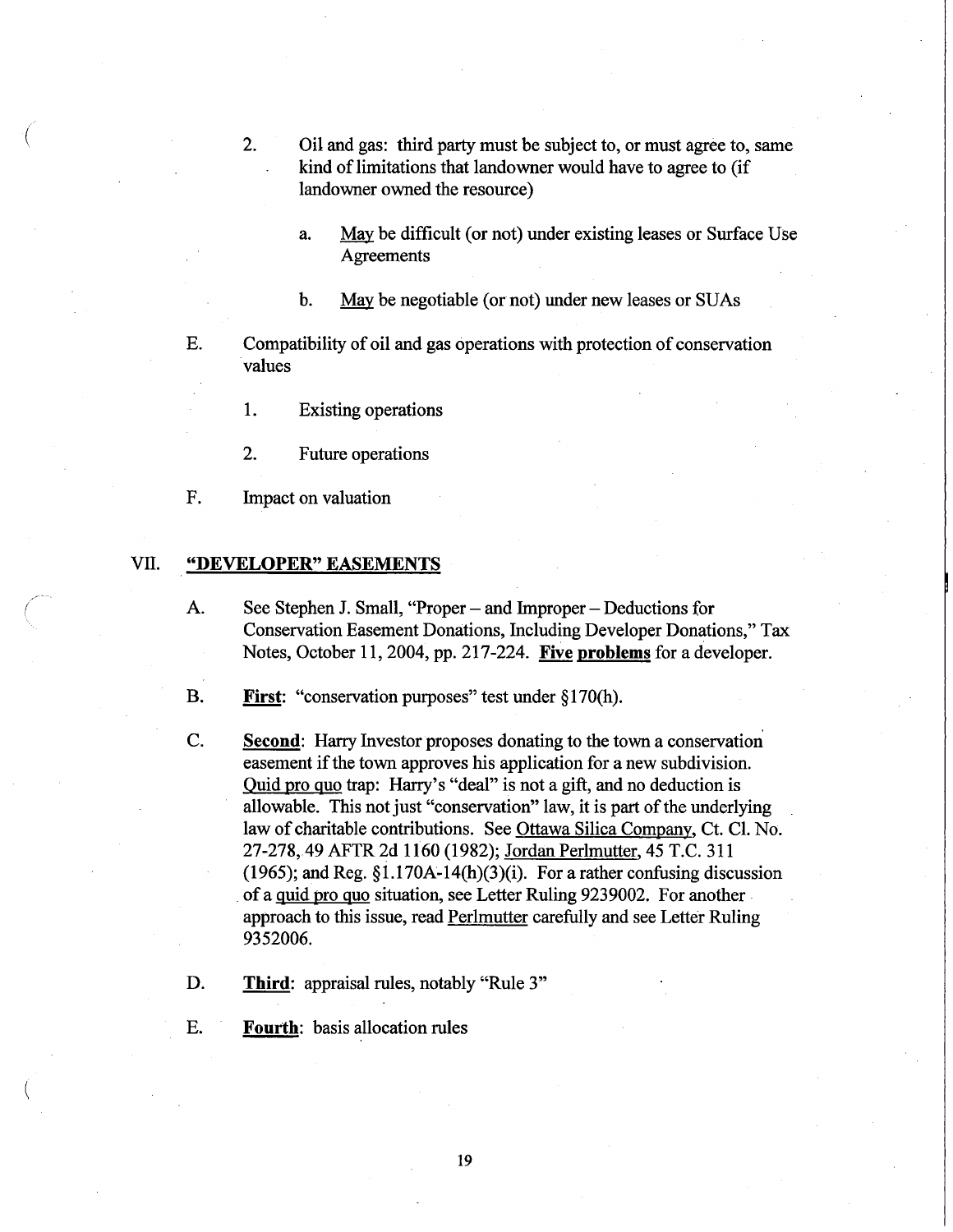- F. **Fifth:** if Harry can get by the quid pro quo hurdle, will his deduction be ( limited to his "basis" (or cost) of the donated property? See  $$170(e)(1)(A)$ and Pasqualini v. Commissioner, 103 T.C. 1 (1994);
	- 1. On the matter of "dealer" status, for cases favoring the taxpayer, see, Charles E. Meig, 32 T.C. 1314 (1959), acq. 1960-2 C.B. 6; Eline Realty Co., 35 T.C. 1 (1960), acq. 1961-1 C.B. 4; Frank H. Taylor & Son, Inc., T.C. Memo 1973-362; DuVal v. Commissioner, T.C. Memo 1994-603; Paullus v. Commissioner, T.C. Memo 1996-419. For cases in which the results have generally been unfavorable to the taxpayer, see, for example, Biedenharn Realty Co., Inc. v. United States [76-1 USTC Par. 9194], 526 F.2d 409 (5th Cir. 1976) (en banc), cert. denied, 429 U.S. 819,97 S. Ct. 64, 60 L. Ed. 2d 79 (1976); Houston Endowment, Inc. v. United States [79-2 USTC Par. 9690], 606 F.2d 77 (5th Cir. 1979); United States v. Winthrop [69-2 USTC Par. 9686], 417 F.2d 905 (5th Cir. 1969); Suburban Realty Co. v. U.S., [80-1 USTC Par. 9351],615 F.2d 171 (5th Cir. 1980). The Internal Revenue Service has an "ordinarily will not rule" policy on the question of whether property is held for sale to customers in the ordinary course of a trade or business. Sections 3 and 4 of Rev. Proc. 2002-3, IRB 2002-1, 117; see Letter Ruling 9537018.
	- 2. Very tricky issue: when does a landowner become a "dealer"? Watch out for situations in which a "mere" landowner blurs the line and begins to engage in development activity with respect to a particular piece of real estate.
	- 3. See the interesting separate line of cases on "liquidation" of inherited (or gifted) property, including J.C. Simpson Est., T.C. Memo 1962-71; Yunker v. Commissioner, [58-1 USTC Par. 9487], 256 F. 2d 130 (6th Cir. 1958) ("this elderly couple" could not have been "engaged in the ordinary course of business of selling lots"); Reidel v. Commissioner, [58-2 USTC Par. 9966], 261 F. 2d 731 (5th Cir. 1958). Compare United States v. Winthrop, cited above.
	- 4. Common error by developers (and non-developers) in this field: failure to start planning with a review of the "conservation purposes" test. Deduction isn't simply for foregone building; first you must meet the conservation purposes test, then you get a deduction for foregone value.
	- 5. See Turner v. Commissioner, cited above. Read the case and see how many things Mr. Turner did incorrectly.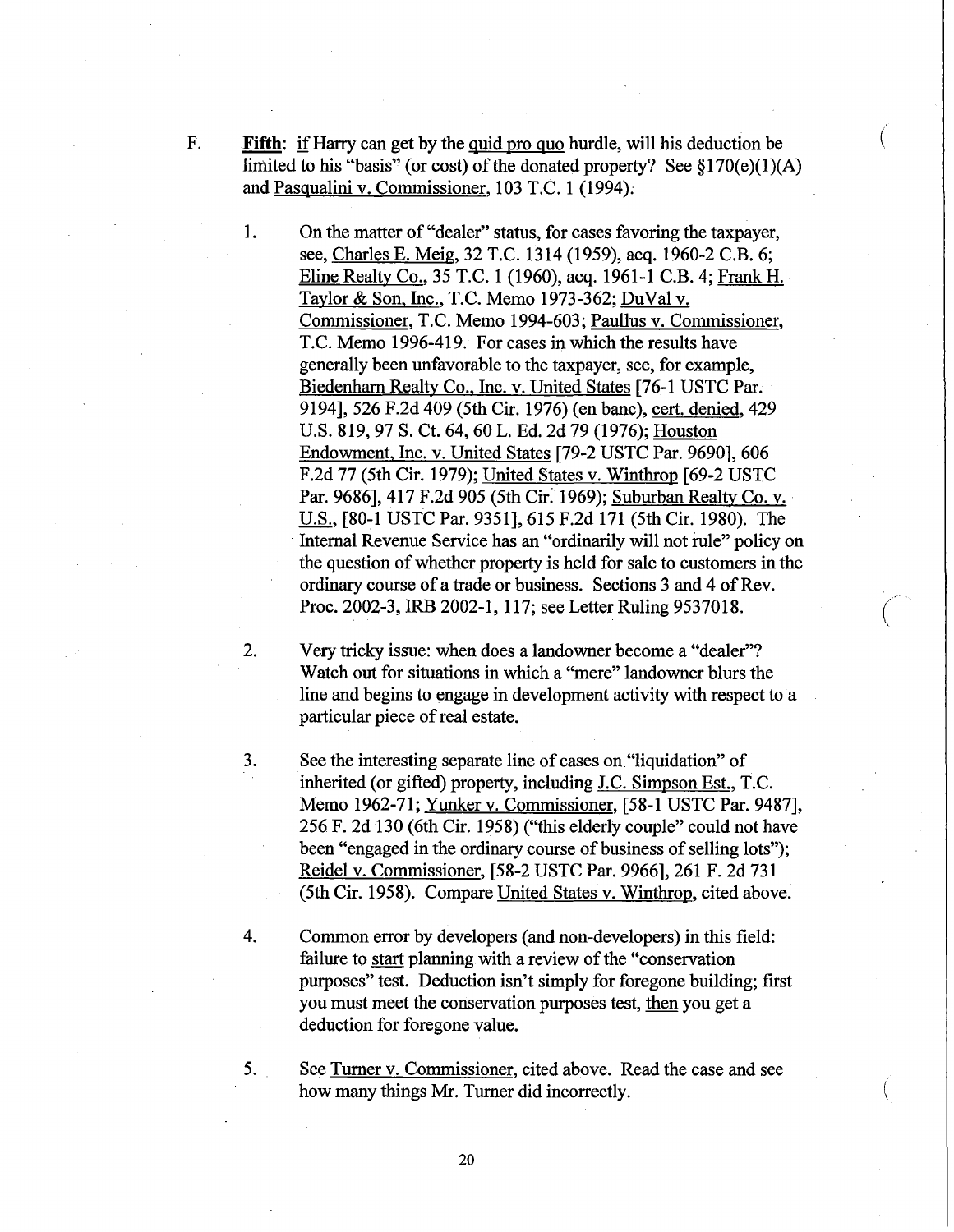#### VIII. **SUBSTANTIATION** (REG. **§1.170A-13T(C)(1))**

 $\left(\right|$ 

(

- A. A taxpayer who claims a value in excess of \$5,000 for a charitable gift must have a "qualified appraisal" supporting the claimed value.
- B. If the value of the deduction is more than \$500,000, the "qualified appraisal" must also be attached to the return.
- C. The taxpayer must file with his or her tax return **IRS Form** 8283, "Noncash Charitable Contributions." See Form 8283 and the instructions!! Generalization: many easement donors do not have a properly filled out 8283 or Supplemental Statement to the Form 8283.
- D. Form 8283 requires an acknowledgment by the donee organization. If the donee organization disposes of the property within two years, the organization must file with the **IRS Form** 8282, "Donee Information Return," and must provide the taxpayer with a copy.
- E. A "qualified appraisal" must include, among other things, a description of the property, the method of valuation used to determine the fair market value of the property, certain information about the appraiser, and a description of the fee arrangement between the donor and the appraiser.
- F. The "qualified appraisal" must be done by a "qualified appraiser." See the new rules on who can be a "qualified appraiser"; See Notice 2006-96. Under some circumstances, however, reliance on the appraiser is not sufficient.
- G. The appraisal cannot be completed more than sixty days prior to the date of the gift. The appraisal must be received by the donor before the due date (including extensions) for the federal tax return for the year in which the gift was made. In the case of a deduction first claimed on an amended return, the appraisal must be received by the donor no later than the date on which the amended return is filed. Reg.  $\S1.170A-13(c)(3)(i)(A)$ .
- H. Failure to comply with the appraisal requirements can mean that the deduction will not be allowed. In more than one case, the IRS has moved to disallow an easement deduction because the appraisal was totally inadequate. See, Bond v. Commissioner, 100 T.C. 32 (1993); Hewitt v. Commissioner, 109 T.C. 258 (1997), Ney v. Commissioner, T.C. Summ. Op. 2006-154; No. 10257-05S; September 19,2006.
- I. See also the substantiation requirements under  $\S170(f)(8)$  and Weiner v. Commissioner, T.C. Memo 2002-153, aff'd., No. 02-73609 ( $9^{\overline{th}}$  Cir. July 8,2004); Addis v. Commissioner, 118 T.C. 32 (2002), aff'd., No. 02-